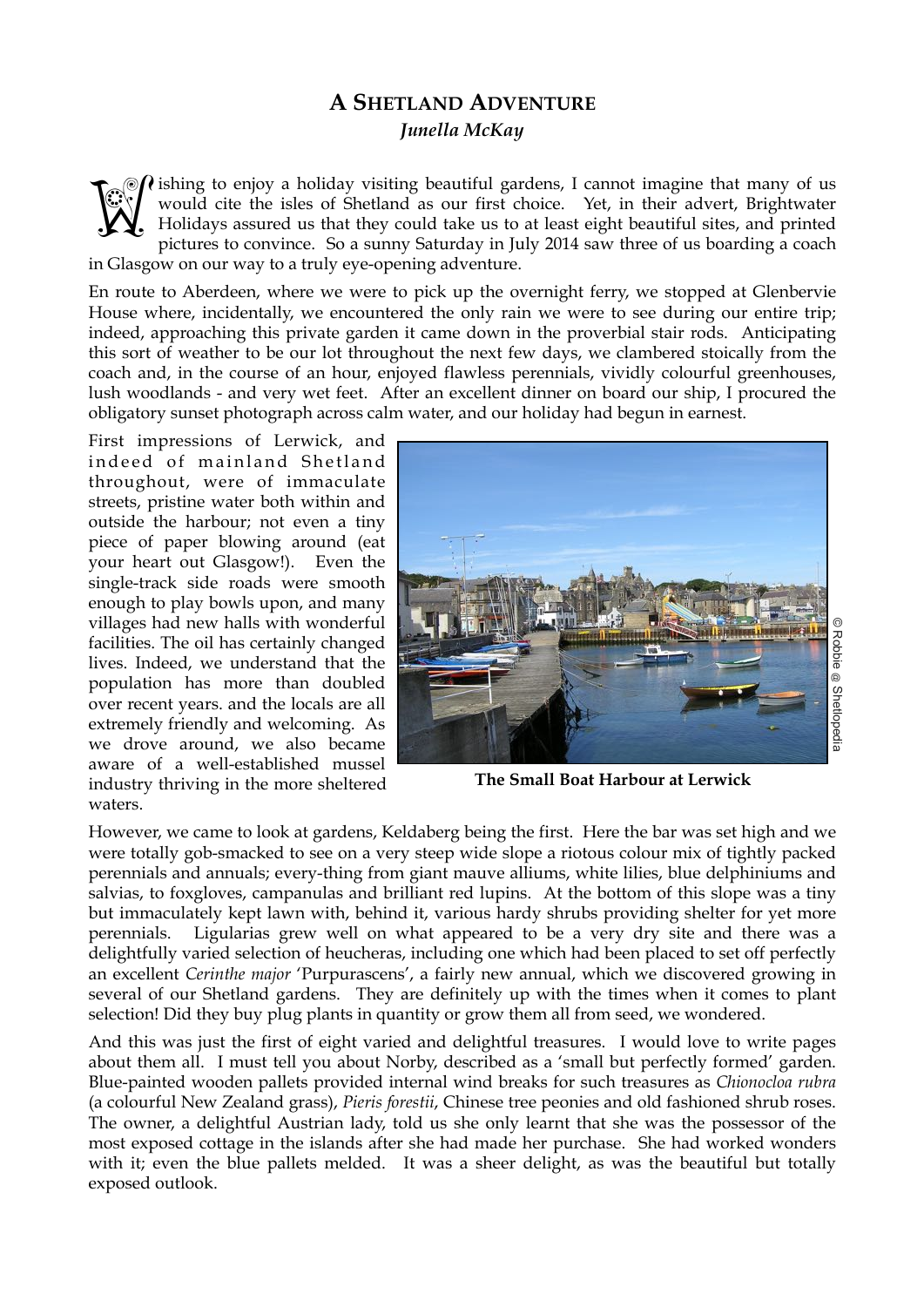

**Keldaberg's colour-packed border**



**Nonavaar, with its sweeping coastal views**

Moving on to Nonavaar, we stood beside well-grown olearias - both *O. haastii* and *O. macrodonta* whilst the owner, James Thomason, described how waves several hundred feet away and below could funnel up into his garden. He had many potted treasures for which it must be difficult to achieve winter protection. All the gardens benefit from the local abundance of slate and stone, though it must take some carting from the shore or cliff. Drystane dykes certainly add to the charm of most sites, and the winding paths up and down through their lush growth enable visitors to inspect the plants at close range.

I have not so far mentioned wild flowers, which are difficult to spot from a moving coach. Our excellent and hard-working leader, Julia Corden, persuaded the driver to stop at salient points whilst we admired, amongst many others, northern marsh and heath-spotted orchids, ragged robin, yellow rattle, marsh ragwort, wonderfully lush dandelions and red campion. Many of the fields were liberally scattered with marsh thistles and Julia told us that they are now having to take preventative measures to try and clear them.